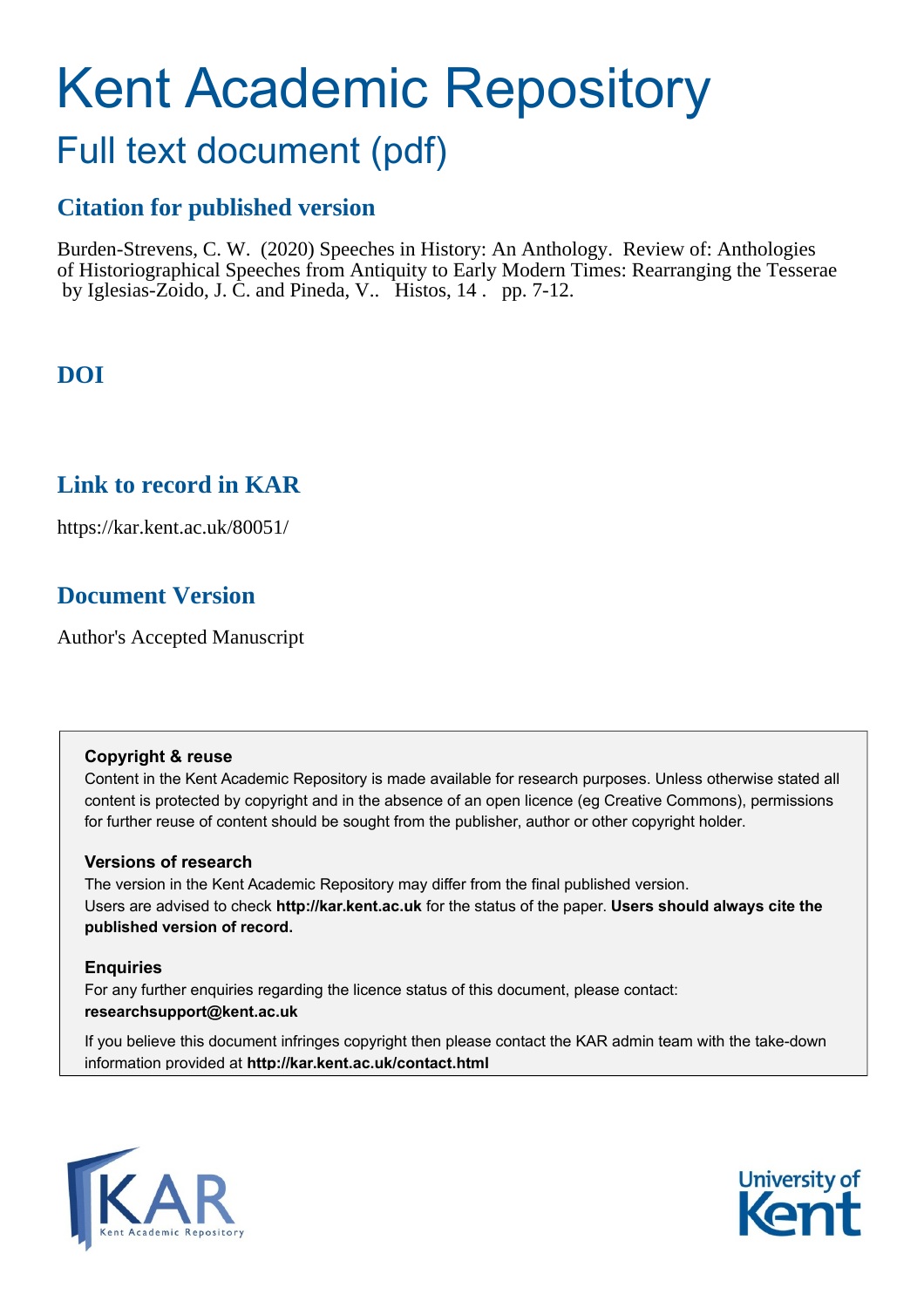Review: J. Carlos Iglesias-Zoido & V. Pineda (eds.), *Anthologies of Historiographical Speeches from Antiquity to Early Modern Times: Rearranging the Tesserae*. Brill International Studies in the History of Rhetoric 7. Leiden & Boston 2017.

I apologise for the lateness of this review.

This collection of chapters offers a number of important surveys of anthologies of historiographical speeches: that is, mainly, collections of notable and exemplary discourses in ancient and early modern historiographical works, compiled at a later time as models for study or entertainment. The scope of the collection is certainly impressive: its nineteen chapters, organised into three parts (I: Antiquity; II: Byzantium and the Middle Ages; III: Early Modern Age), survey some of the most important evidence for the afterlife of historiographical set-pieces—especially those from antiquity—in the intellectual and courtly circles of Mediaeval and Renaissance Europe. Accordingly, Remigio Nannini's *Orationi militari* (Venice, 1547) and the *Harangues militaires* of Francois de Belleforest (Paris, 1573) are given especially detailed treatment, alongside some dozen other texts from the periods studied. The final result is an ambitious survey of considerable breadth and richness.

However, such an impressive scope poses also a trade-off for the coherency and conclusiveness of the volume. As a general rule, the individual contributions do not directly address or respond to one another, even where they deal with the same compilation or anthology. Many of the chapters are exploratory or descriptive rather than argumentative. The exploratory surveys are illuminating in themselves, but some readers may wish to arrive at compelling and distinctive conclusion to tie together the material and underline its importance. A few chapters survey the speeches in specific historiographical texts rather than discussing their afterlife in anthologies, and seem out of place in the present volume. Many provide appendices; these add to the usefulness of the volume in general, although their actual function within the work itself is unclear, and they are rarely referred to. Finally, the volume and its individual chapters might underline more clearly which readership is envisaged. The reader familiar already with the anthologies discussed will find their treatment here too broad. These are, for the most part, introductory surveys. But introductory surveys for whom? For classicists interested in the reception of antiquity, for historians of education, or for scholars of Mediaeval and Renaissance European history and culture? The former will find little detailed discussion of the later adaptation of specific Classical texts in this volume; however, the latter two audiences will undoubtedly find the surveys an important addition to their understanding of Mediaeval and Renaissance intellectual culture and its intersection with political history. The overall result, in the opinion of this reviewer, is a mixed bag.

It will not be possible in what follows to give a detailed study of each of the nineteen contributions contained within this volume. Instead, I will select those chapters which seem to me the best examples of the success of its approach, alongside some examples of the issues listed above.

Turning first to its coherency, this volume is certainly at its best when it focusses explicitly on its chosen theme: anthologies of historiographical speeches. Part II—dealing with anthologies compiled in Byzantium and the Middle Ages—and Part III—dealing with the Early Modern period—present a rich collection of such texts. In Part II, two chapters on the compilations of Juan Fernández de Heredia, a 14<sup>th</sup>-century Grand Master of the Knights of St. John and compiler and translator of two anthologies (the *Tucídides* and *Crónica Troyana*), sit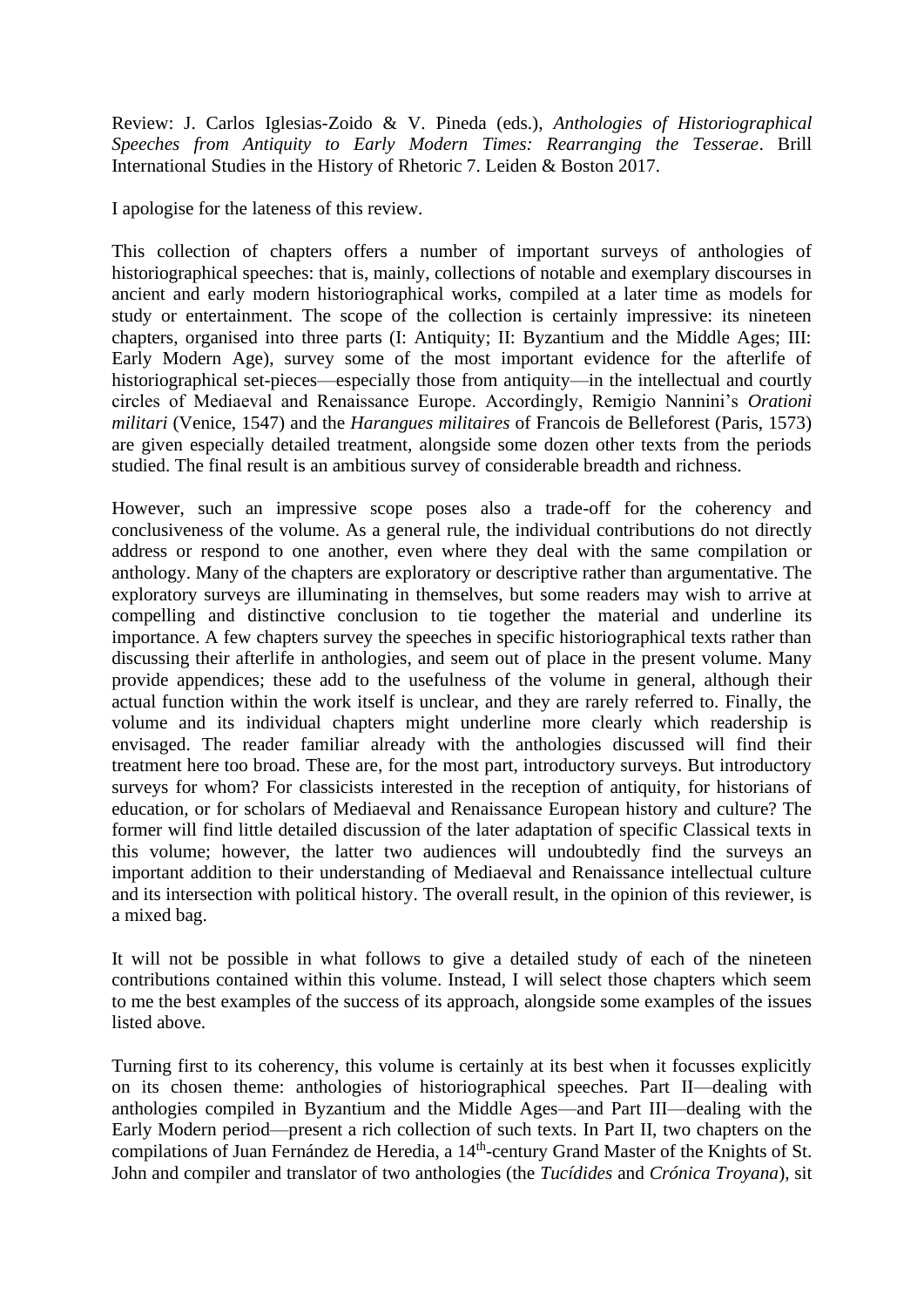together excellently as Chapter 6 (Sanz Julián) and Chapter 7 (Iglesias-Zoido). Part III provides a coherent series of studies on individual compilers (Ch. 10: Nannini; Ch. 11: Estienne; Ch. 12: Belleforest; Ch. 13: Junius), followed by useful studies comparing the way in which two of the most important anthologies—those of Nannini and Belleforest—address their contemporary historical contexts (Ch. 14; Ch. 15). Arranged chronologically, Part II ends with studies on compilation work undertaken in the seventeenth century, for example the *Trésor des livres d'Amadis* (Ch. 18) and Italian, French, and Spanish collections of *orationes fictae* (Ch. 19). These chapters serve as an excellent introduction to the main compendia of historiographical speeches in the period under discussion.

However, certain other contributions—though compelling in themselves—sit oddly with this mix. Chapter 3 (Candau), for example, investigates the criticisms levied by Polybius in Book 12 of his *History* against the ambassador speeches of his Hellenistic predecessor, Timaeus. Candau finds that Polybius' criticisms of Timaeus may be unjust, since the latter evidently modified the speeches found in his source (Herodotus) in such a way as to emphasise the importance of his native Sicily. Polybius—naturally enough—did not account for this agenda, and simply viewed Timaeus' distortion of his original source as a perversion of history. This is a fascinating and persuasive analysis, and warns us that speeches in Classical historiography provoked a range of methods and attitudes. The word 'anthology' is notably absent here, however, since neither Polybius nor Timaeus were composing anthologies, nor saw their tasks as those of compilation. This is rather a specific study of the critical attitude of an individual ancient author. The same may be said for Chapters 16 (Mastrorosa) and 17 (Black), where very limited discussion is given to anthologies. Black provides a stimulating survey of the speeches in the *Florentine Histories* of Machiavelli, with rich analysis of his complex relationship with humanist education and his reception of Latin texts. But this is not a study of an anthology nor of a selection of speeches, as the Introduction to the volume itself concedes (p. 21); it is a detailed study of a standalone *historiographical* project, not a compilation. To that end also Mastrorosa delivers a cogent survey of some speeches in Cassius Dio's *Roman History*, with helpful summary of that historian's purposes of analysis and characterisation in drafting the speeches of Caesar, Cicero, and Antonius (esp. pp. 322– 333). The afterlife of Dio's speeches in Nannini, however, gets a comparatively brief mention (pp. 333–337) and is not the main subject of the study.

Turning to the arguments of specific chapters, the most compelling discussions in this collection are those which combine analysis with description to develop an explicit and argumentative response to the volume's chosen themes. In the Introduction (p. 1), the editors pose their research questions as follows:

What makes this genre unique and different from other anthologies? What are the specific features of these works? Who are the excerptors? What kind of audience do they work for? For what purpose? Which historians are the most anthologized? How were these books disseminated? What other kinds of readings apart from the rhetorical—for example, political, ethical, or cultural could be extracted from the collections? What was the history of transmission of some of these collections? How did the anthologies affect the way history was read?

A number of studies give robust analysis in answer to these questions. These are especially illuminating when they engage in detail with the content of the anthology under discussion and explore the relationship between that content and the historical context of its production. Pineda's chapter on Belleforest (Ch. 12) gives fine examples of the compiler's use of speeches pertaining to religious wars in order to advance a Catholic agenda (pp. 245–246: "popes, emperors, kings, princes, ambassadors, captains, nobles, gentlemen, and soldiers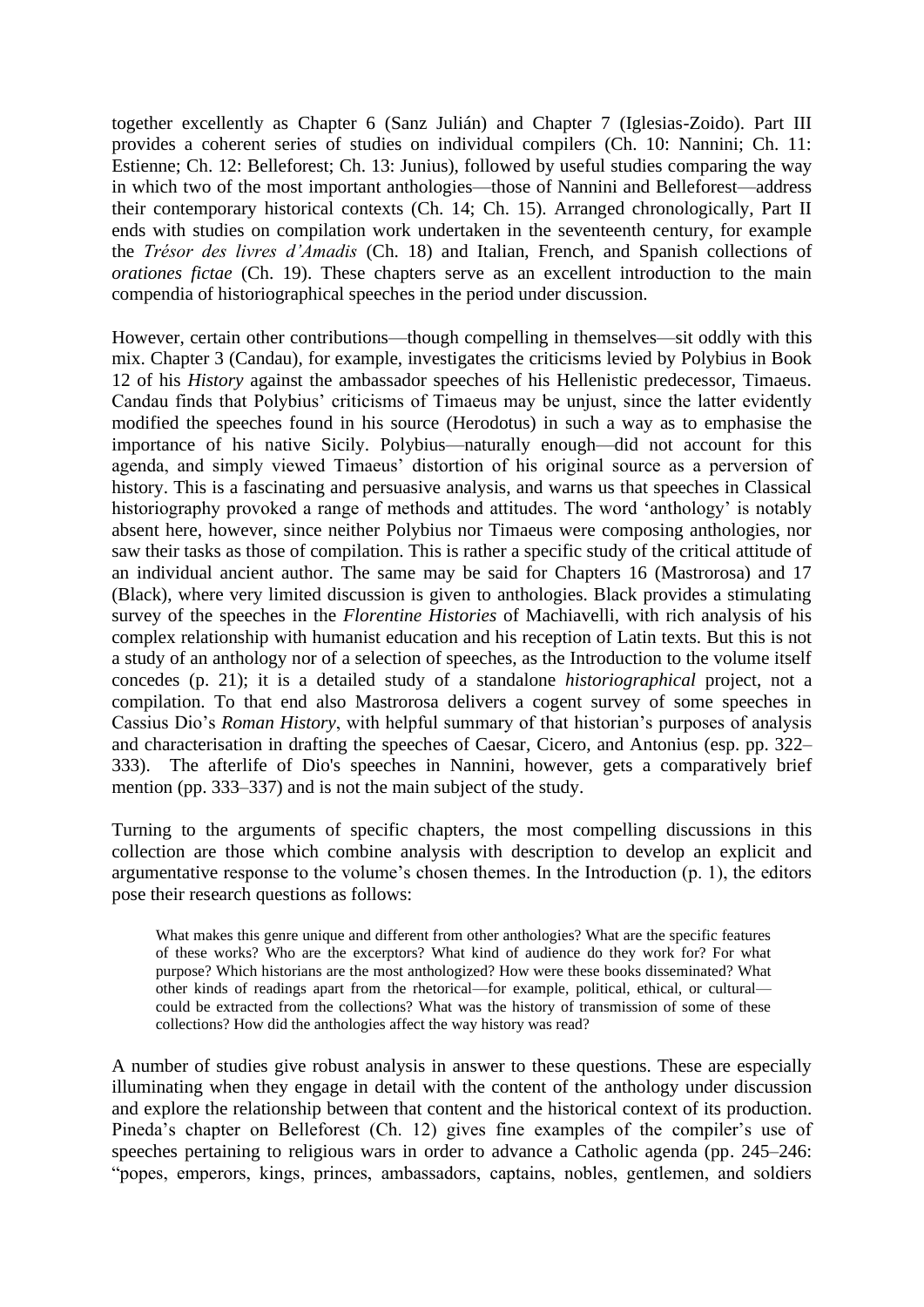parade through these pages, always with a very clear objective: to make the readers understand that reason is on the side of the Catholics and that they should not be seduced by the siren song of tolerance that at times had held the [French] Crown in its thrall, especially during the [*sic*] Catherine de' Medici's regency in the 1560s"). Here the selection of speeches is defined as a political and religious act. It is fascinating reading. Unfortunately, rather less is made of this important theme in the following chapter on Melchoir Junius (Ch. 13), where the author merely notes that the Lutheran compiler omitted examples from Spain, "whose tradition was clearly Catholic" (p. 272). It would be revealing—and work better for the volume's purposes—to see a more deliberate comparison of these two points of view, and indeed to see more cross-referencing between other chapters in this volume, which is sadly rare.

However, Tubau's chapter on the presentation of modern history in Nannini and Belleforest (Ch. 15) is a model of what a comparative, detailed, and text-focussed approach can achieve for the volume's ends. Using rich specific examples from both anthologies, Tubau demonstrates that in the aftermath of the Italian Wars, Belleforest deliberately modified and re-interpreted parts of Nannini's anthology in order to redeem the actions of the French in Italy, even where Nannini's original took a more critical tone. Carefully guiding the reader (who may be unschooled in the period) through the historical context, Tubau gives a compelling and detailed analysis of two relatively contrasting takes on a thrilling period, showing—like Pineda (Ch. 12)—that the compilation of an anthology could be *per se* a political act. Tubau's contribution demonstrates an approach that works especially well in this volume. The discussion is argumentative, beginning with a detailed introduction and clear statement of the line to be followed. The analysis is supported by revealing quoted examples from the texts, and the point is sufficiently compelling and/or noteworthy to merit a full and proper conclusion. The same must certainly be said of Pineda (Ch. 12, above), the fine study by Nicolai on Dionysius of Halicarnassus' selection from Thucydides (Ch. 2), and Iglesias-Zoido's excellent introduction to Nannini's *Orationi Militari* (Ch. 10); the latter makes for especially engaging reading.

Unfortunately, not all of the chapters adopt this approach. A few are highly descriptive and tend not to analyse the selection and content of the speeches. Teresa Jiménez Calvente's study on a manuscript of Fenando de Pulgar's anthology (Ch. 8) begins by emphasising the importance of connecting his work to the cultural and intellectual context in which he worked (p. 154), but in the end does not do so: much of the discussion gets bogged down in a description of the palaeography rather than an analysis of its context. Calvente mentions the relevance of analysing the contents of the speeches it contains (p. 160) and highlights that the discourses in direct speech deserve real literary analysis (p. 165), but does neither of these things. Promisingly, the author mentions that the chronicler "wastes no opportunity to introduce his political thought into [the speeches]" (p. 165), but Pulgar's political thought is never outlined in detail. The contribution is, in sum, a "brief review" (p. 165). This review raises promising research questions—the intellectual and historical context, literary analysis of the content, and the relationship between that content and Pulgar's politics. These are the kinds of theme broached so compellingly in many other chapters; yet by the conclusion the reader is left wondering why a similar attempt could not be made here. In the end, this detailed description of a particular manuscript tradition is something of an outlier in the collection, and the reader interested in this volume's themes might wish to trade the questions Calvente does answer for the questions she does not. The same may be said of María Sanz Julian's discussion of Heredia's *Crónica Troyana* (Ch. 6). Although it forms a fine pairing with Iglesias-Zoido's chapter on the same compiler (Ch. 7), detailed discussion of the content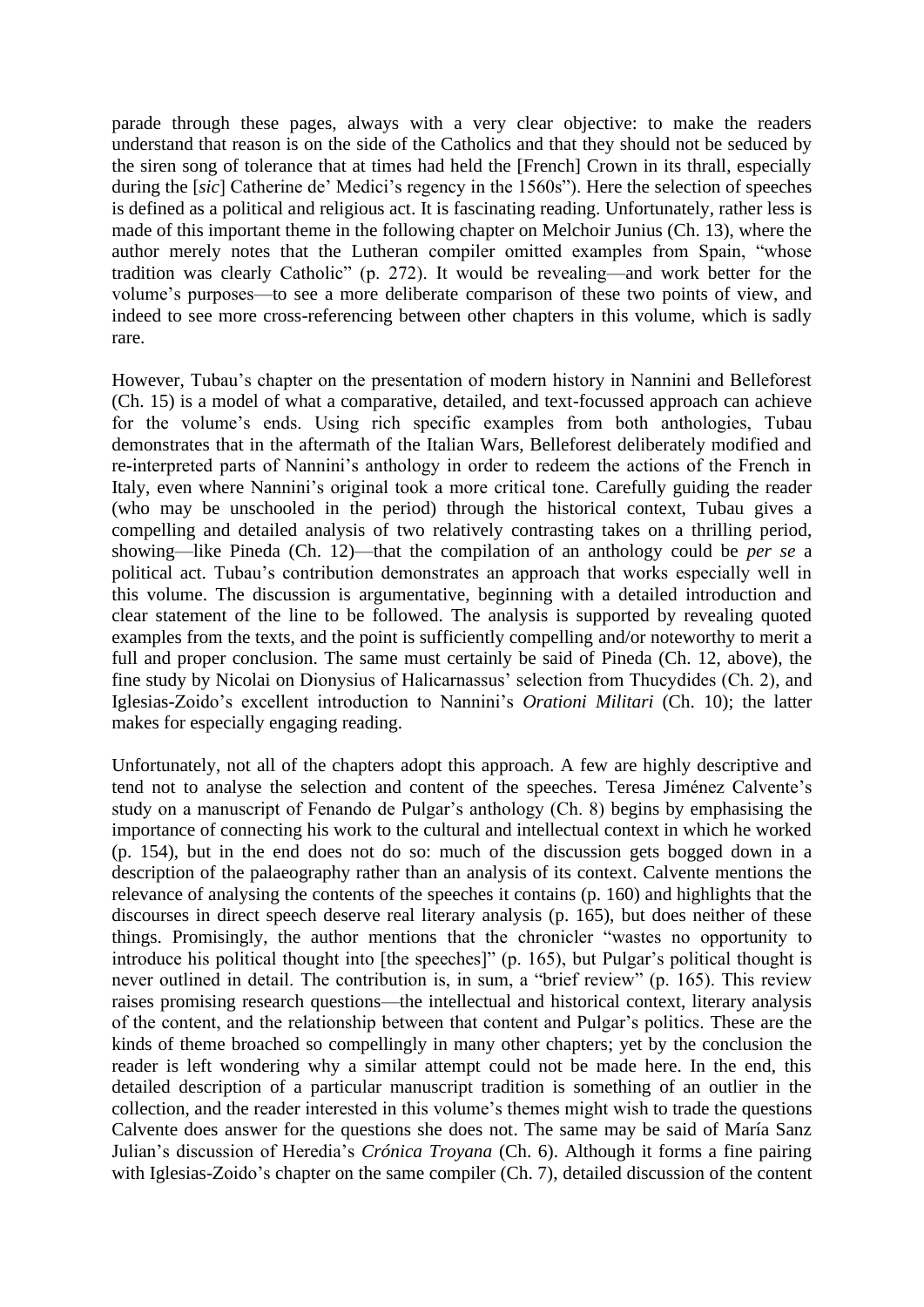and context of the anthology's selection is very limited (pp. 127–130), and there is much description of its physical form. For example (p. 119):

The binding is made of leather with four helmets on embossed circles on both covers. The circles frame a coat of arms, which is quite damaged on the front cover and completely detached at the back. The coat of arms is quarterly per saltire; in chief and base vert, a bend gules fimbriated Or, and in flanks Or, a motto sable "ave [m]aria / gratia [plena]", which is only partially legible.

For the reader interested in this volume's research questions, a more compelling suggestion of what might be gleaned from the study of a particular manuscript is given in Immacolata Erano's analysis of *Ambrosianus* B 119 sup. (Ch. 5), where the author convincingly outlines possible agendas for the compilation of the anthology in its historical context (esp. pp. 100– 103, 108–109).

Oddly this latter chapter does not come to a conclusion as such, and this fact raises a further issue: a number of the contributions end with concluding remarks that are very brief or rather more straightforward than the editors may wish. For example, David Carmona's description of Melchoir Junius' rhetorical training manuals (Ch. 13) does not open with a particular line of argument as such, and arrives at the conclusion that the anthology of exemplary speeches which Junius compiled for his students "is an example of one teacher of rhetoric's unstinting effort to provide his students with the most educational selection possible" (p. 278; cf. also 270: "both at the beginning and the end, everything was designed with his students in mind and for their benefit"). This is indeed only what we would expect from a teacher of rhetoric who compiled training manuals. The shortest conclusion in the volume is a single sentence and is not relevant to the volume's theme of anthologies (p. 355). Moreover, the high quality of some of the contributions is such that the reader is certainly left wanting more from the conclusion. Serrano's fine study of the *Trésor des libres d'Amadis* (Ch. 18) closes briefly with the note that "the texts of the *Amadís* tradition, both the complete novels and the *Trésor*, are a closed fictional universe, combining the literary utility of the work as a model of good French and its use as a manual of courtesy with an undeniable rhetorical purpose" (pp. 375– 376). Since its use as a manual of courtesy and good French are already well-established, the reader is left in need of a fuller explanation of what that rhetorical purpose entails and how its discovery here is distinctive. The word "rhetorical", indeed, is used very broadly in this chapter (p. 372: "the different labels applied to the speeches also point to different rhetorical practices; some, such as *harangue* and *concion*, have a rhetorical interpretation….; p. 373: "*varietas* and *copia* were the rhetorical key to this success"; p. 375: "with his elegant translation, the publishers added rhetorical prestige to the *Amadís* cycle"). Can one interpret a harangue or *contio* as anything but rhetorical? By rhetorical prestige, do we refer to the status of the translator Herberay, or his claims about what the reader may learn? Is this application of rhetoric practical and instructive? And what is a "rhetorical key"? The term "rhetorical" is so at risk of becoming meaningless that one may even—as in an earlier 2013 publication in Brill's *International Studies in the History of Rhetoric* series—speak of "rhetorical speeches" (!).

These notes notwithstanding, this is a worthwhile volume containing a number of excellent contributions: those of Tubau, Iglesias-Zoido, Pineda, Nicolai, and Eramo are particularly engaging. Its longevity will no doubt be aided by its very generous appendices. It is in general rare for the contributors to refer directly to their appendices (p. 371 is a hapax), and there is a sense in which these are rather cosmetic (the index compiled by Custodio for Ch. 11 on pp. 228–237 is impressive but unwieldy). However, the substantial index of printed anthologies of speeches (pp. 401–455) is genuinely useful, containing rich information on the